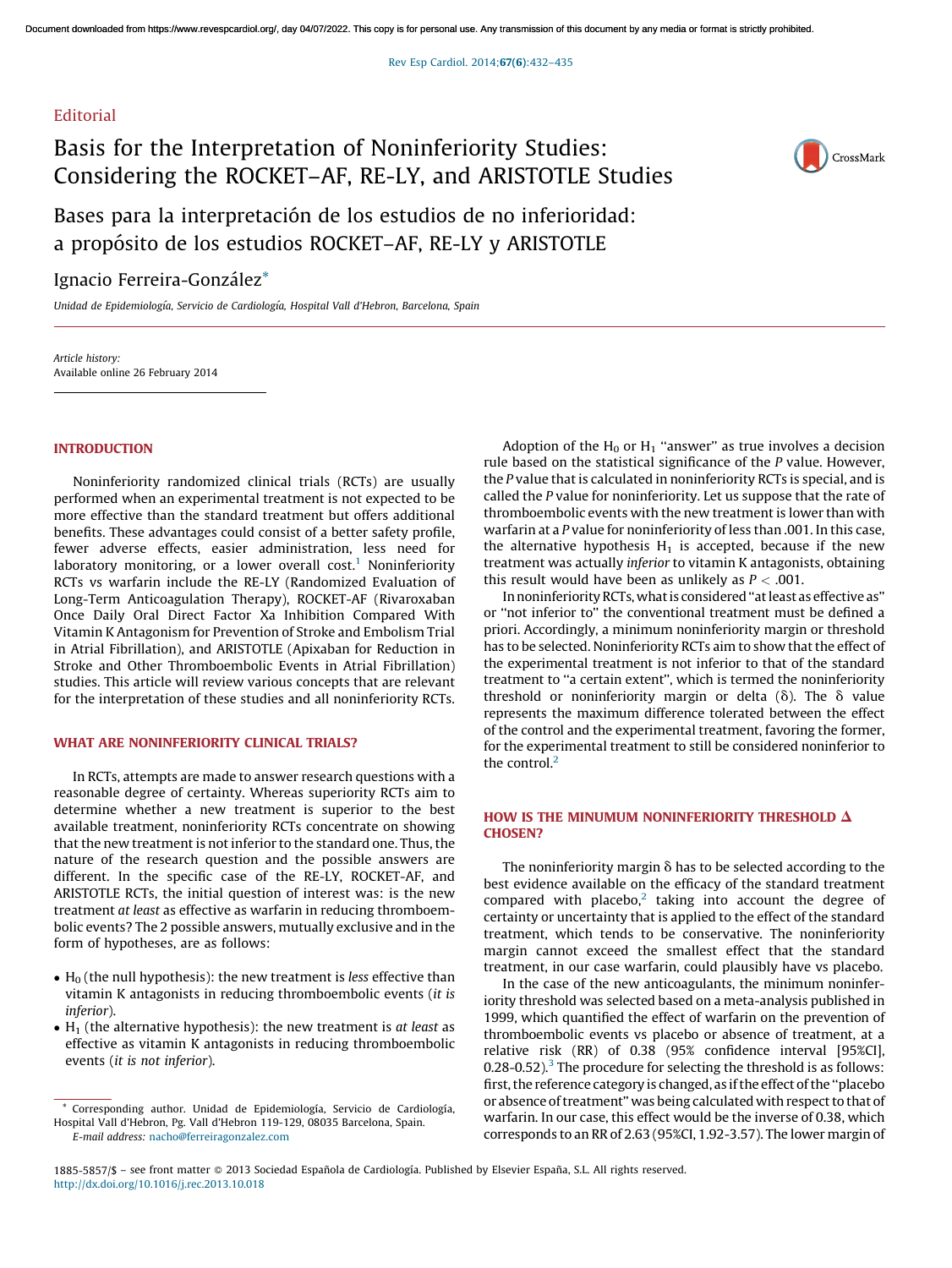*I. Ferreira-Gonza´lez / Rev Esp Cardiol. 2014;*67(6)*:432–435* 433



Figure 1. Various possible scenarios of the results of a noninferiority study.

<sup>a</sup> Noninferiority threshold.

<sup>b</sup> If the experimental treatment is shown to be superior, it is automatically demonstrated that it is not inferior.

this confidence interval (1.92) could be considered the minimum noninferiority threshold for the new anticoagulants. However, the regulatory agencies were more demanding, and chose a noninferiority threshold that assumes that warfarin has a hypothetical effect that is just 50% of its real effect. Accordingly, the minimum noninferiority threshold was set at 1.46, which means that, to conclude that the new treatment is not inferior to the standard one, the upper limit of the 95%CI of the effect of the new treatment compared with that of warfarin cannot exceed 1.46. The possible scenarios that could be obtained in comparisons between the new anticoagulants and warfarin are outlined in Figure 1.

#### DOES THE STATISTICAL ANALYSIS IN NONINFERIORITY RANDOMIZED CLINICAL TRIALS HAVE ANY SPECIAL FEATURES?

Statistical analysis of noninferiority RCTs generally follows a similar methodology to that of superiority RCTs, except that a noninferiority threshold-related *P* value for noninferiority is calculated, which differs from the *P* value for ''superiority''. Thus, for example, the effect of the treatment on the primary outcome variable ''stroke or systemic embolism'' in the intention-to-treat (ITT) analysis of the ROCKET-AF trial had a hazard ratio (HR) of 0.88 (95%CI, 0.75-1.03). The *P* value for superiority was .12, whereas the *P* value for noninferiority was less than .001, which is unsurprising, given that the noninferiority threshold is to the right of the threshold for the absence of an effect.

An important point for the interpretation of the results of noninferiority RCTs involves the type of analysis performed: ITT analysis, per-protocol analysis, or safety analysis. In the ITT approach, all patients randomized to either treatment arm are analyzed, regardless of whether they actually received the treatment or if there were protocol violations. Safety analyses include patients that received at least one treatment dose, regardless of whether there were protocol violations. Per-protocol analyses include patients that received at least 1 treatment dose without detected protocol violations. Although the regulatory agencies consider ITT analysis to be obligatory in superiority RCTs, they prioritize the use of per-protocol or safety analysis in the investigation of noninferiority hypotheses.<sup>[2](#page-2-0)</sup> In noninferiority studies, ITT analysis is usually more ''liberal''. In other words, the inclusion of patients with protocol violations or treatment interruptions tends to bias the results toward showing the

absence of differences between the treatments, favoring the demonstration of noninferiority.

Finally, can both inferiority and superiority hypotheses be tested in a single RCT? Yes, as long as the  $\alpha$  risk is controlled. The  $\alpha$ risk value refers to the probability of rejecting  $H_0$  when it is actually true. The greater the number of hypotheses that are tested in a study with the same data, the greater the likelihood that a statistical association will be found by chance. Accordingly, to avoid false positives, the  $\alpha$  error should be "distributed" among the hypotheses, meaning that the *P* value has to be lower to find statistically significant results. Appropriate adjustments to the  $\alpha$ risk were made in the 3 studies, although the ROCKET-AF analysis had certain peculiarities.

## DISTINCTIVE FEATURES OF THE ANALYSIS PLAN OF THE ROCKET-AF TRIAL

In the ROCKET-AF trial, ITT, safety, and per-protocol analyses were performed for the main outcome measure (stroke or peripheral embolism), with one peculiarity: both the per-protocol and the safety analyses included only the period when the patient was receiving the experimental drug or the placebo and until 48 hours after discontinuation (the as-treated population). This point is important, as the survival analysis method considers the ''time-to-event'', and not the proportion of events. Thus, if a patient received the study medication (experimental or placebo) for 730 days (2 years) and was subsequently followed up for a further 90 days (approximately 0.25 years), this patient would contribute 732 days (730 days on medication + 2 days after discontinuation  $\approx$ 2 patient-years) to the per-protocol and safety analyses, but 820 days ( $\approx$ 2.25 patient-years) to the ITT analysis [\(Figure](#page-2-0) 2).

The main noninferiority analysis of ROCKET-AF was performed in the per-protocol and ITT populations. Moreover, safety superiority analysis and various sensitivity analyses were performed to evaluate the noninferiority and superiority of the ITT population, with the appropriate  $\alpha$  risk adjustments. Because the main hypothesis is of noninferiority, the appropriate principal analysis is that of the per-protocol population.<sup>[2](#page-2-0)</sup> On the other hand, as the international and national agencies acknowledge, analysis of the safety population is suitable for evaluating clinical efficacy, because this population excludes those patients that do not receive the experimental treatment or change to the control treatment. In the ROCKET-AF study, the superiority hypothesis was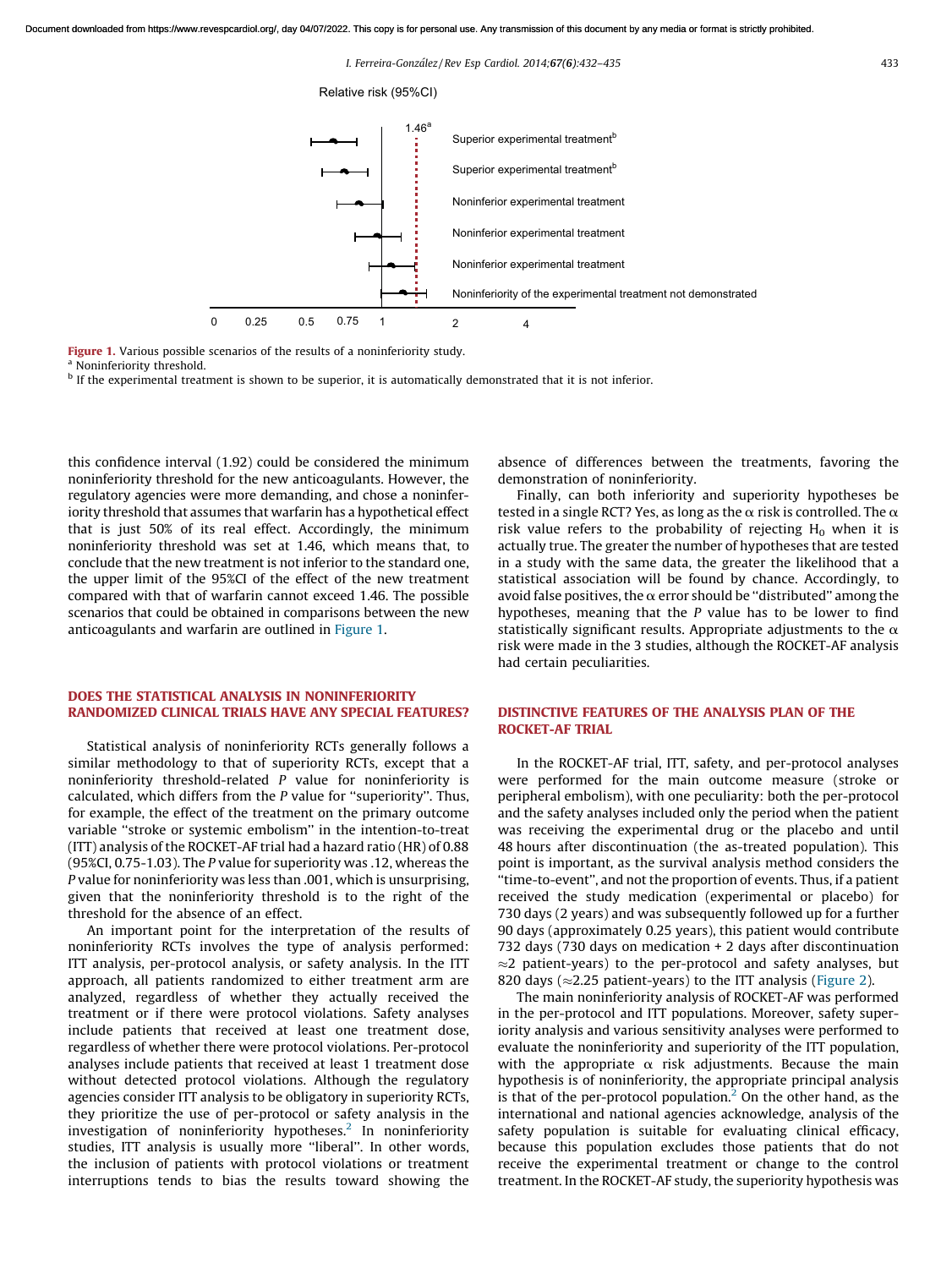<span id="page-2-0"></span>Document downloaded from https://www.revespcardiol.org/, day 04/07/2022. This copy is for personal use. Any transmission of this document by any media or format is strictly prohibited.

434 *I. Ferreira-Gonza´lez / Rev Esp Cardiol. 2014;*67(6)*:432–435*



Figure 2. Contribution to the survival analysis of a hypothetical patient in the ROCKET-AF study. Per-protocol analysis: 2 patient-years. Safety analysis: 2 patient-years. Intention-to-treat analysis: 2.25 patient-years.

evaluated in these safety and ITT populations (for the primary outcome: safety population, HR = 0.79; 95CI%, 0.65-0.95; *P* for superiority = .02; ITT population, HR = 0.88; 95%CI, 0.75-1.03; *P* for superiority = .12).<sup>4,5</sup>

#### ARE THE RESULTS OF THE THREE TRIALS COMPARABLE?

Because the 3 trials assess the same noninferiority hypothesis and all use warfarin as control, it is tempting to compare their results. However, any comparison made among them would be an indirect comparison, and the differences in the study populations, the control intervention, and the design are potential sources of bias. $6$  Accordingly, there were differences in the risk of thromboembolism: the mean risk of thromboembolism measured by  $CHADS<sub>2</sub>$  was 3.47 in ROCKET-AF compared with 2.1 in both RE-LY and ARISTOTLE. The higher risk of thromboembolism was largely due to the greater inclusion of patients with a history of stroke (55% in ROCKET-AF vs 20% in RE-LY and ARISTOTLE). Moreover, the mean time in therapeutic range of the international normalized ratio (INR) also differed considerably among the studies (55% in ROCKET-AF vs 65% and 62.2% in RE-LY and ARISTOTLE, respectively). Although various analytical techniques have been developed for indirect comparisons, such as network meta-analysis, adjusted indirect comparisons, and the Bucher method, $7,8$  direct comparison is the only trustworthy method for determining differences in efficacy between drugs. Thus, although some indirect comparisons between studies have been published, $9$  the differences mentioned in population type, controls, and study design make these comparisons subject to certain biases, and caution must be exercised in their interpretation.

## **CONCLUSIONS**

The use of new oral anticoagulants certainly represents a significance advance in the prevention of thromboembolic phenomena in nonvalvular atrial fibrillation. The RCTs discussed here studied the efficacy and safety of the 3 new drugs, examining both noninferiority (as the primary hypothesis) and superiority hypotheses. Although there is an understandable eagerness to identify the most efficacious, effective, and efficient drug, appropriate direct comparisons are required to reliably obtain this information. It is likely that, as time passes and additional data are obtained from observational studies, the characteristics of the disease, the environment, and, above all, the patient (eg, comorbidities, hemorrhagic risk, psychosocial factors) will continue to be defined, enabling the establishment of the precise indications of each drug for each specific patient group.

#### ACKNOWLEDGMENTS

The author thanks Content Ed Net for assisting in the editing of the manuscript.

#### CONFLICTS OF INTERESTS

The author has received honoraria for teaching courses and giving academic talks from Boehringer-Ingelheim, Bayer, and Pfizer.

#### **REFERENCES**

- 1. James Hung HM, Wang SJ, Tsong Y, Lawrence J, O'Neil RT. Some [fundamental](http://refhub.elsevier.com/S1885-5857(14)00032-2/sbref0005) issues with [non-inferiority](http://refhub.elsevier.com/S1885-5857(14)00032-2/sbref0005) testing in active controlled trials. Stat Med. [2003;22:213–25](http://refhub.elsevier.com/S1885-5857(14)00032-2/sbref0005).
- 2. D'Agostino Sr RB, Massaro JM, Sullivan LM. [Non-inferiority](http://refhub.elsevier.com/S1885-5857(14)00032-2/sbref0010) trials: design concepts and issues - the encounters of academic [consultants](http://refhub.elsevier.com/S1885-5857(14)00032-2/sbref0010) in statistics. Stat Med. [2003;22:169–86](http://refhub.elsevier.com/S1885-5857(14)00032-2/sbref0010).
- 3. Hart RG, Benavente O, McBride R, Pearce LA. [Antithrombotic](http://refhub.elsevier.com/S1885-5857(14)00032-2/sbref0015) therapy to prevent stroke in patients with atrial fibrillation: a [meta-analysis.](http://refhub.elsevier.com/S1885-5857(14)00032-2/sbref0015) Ann Intern Med. [1999;131492–501.](http://refhub.elsevier.com/S1885-5857(14)00032-2/sbref0015)
- 4. National Institute for Health and Clinical Excellence (NICE). Rivaroxaban for the prevention of stroke and systemic embolism in people with atrial fibrillation [accessed 2012 May 21]. Available at: [www.nice.org.uk/guidance/ta256](http://www.nice.org.uk/guidance/ta256)
- 5. Rivaroxaban en la prevenció de l'ictus i l'embòlia sistèmica en pacients amb fibril·lació auricular no valvular i com a mínim un factor de risc. Barcelona: Agència d'Informació, Avaluació i Qualitat en Salut, Servei Català de la Salut, Departament de Salut, Generalitat de Catalunya; 2013.